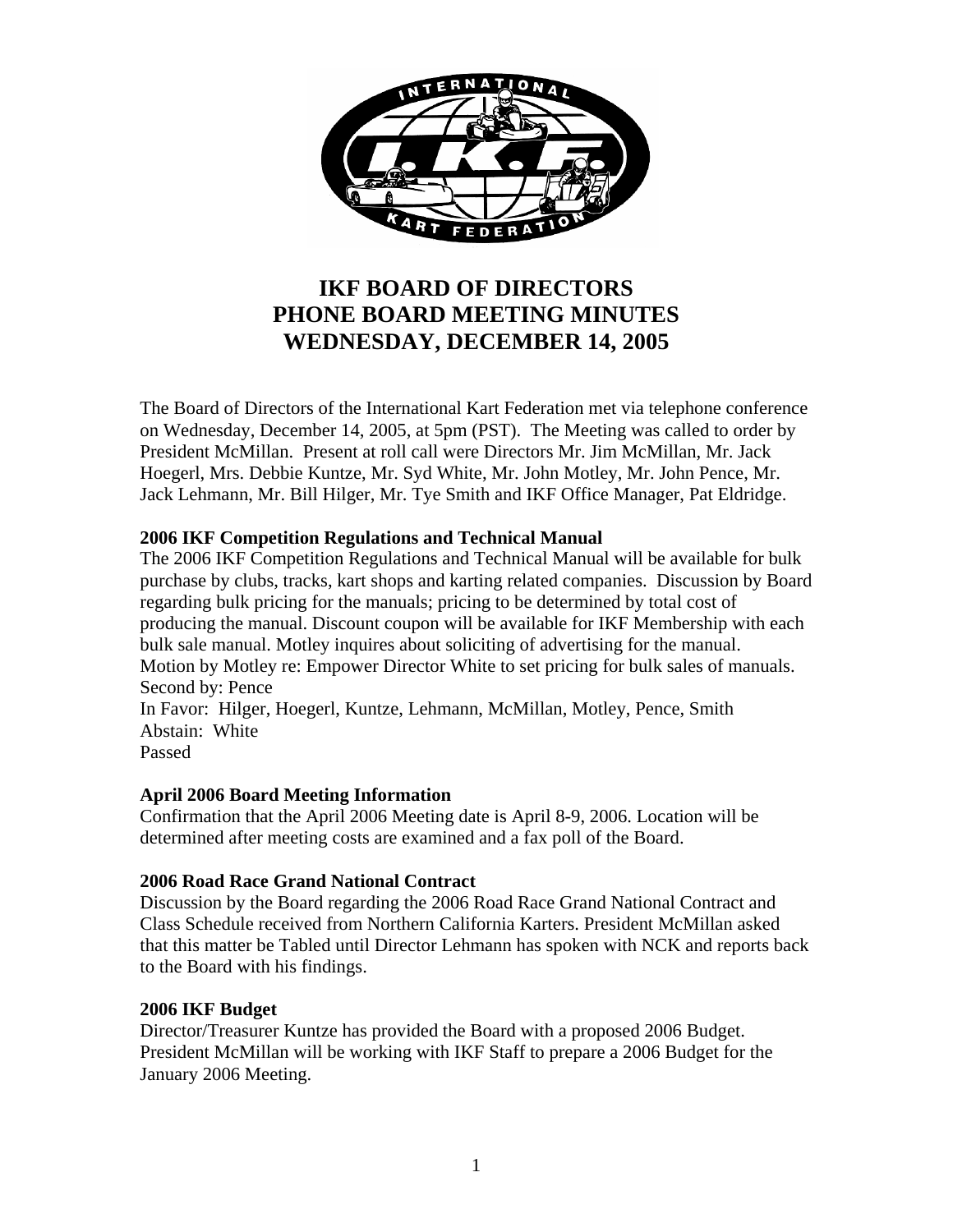## **2006 January Board Meeting**

Director Hilger asks if the Sunday meeting of the January Board Meetings will be concluded in time for Directors to depart on Sunday. Board agrees that it should not require a Sunday night stay.

## **2006 Shifter Grand National**

Director Motley states that he spoke with several people interested in hosting the 2006 Shifter Grand Nationals. Motley feels that they could run a successful event. President McMillan to contact interested parties regarding this matter.

# **K & N Filters**

President McMillan states he is in contact with  $K < N$  Filters and that  $K < N$  will start advertising in the Karter News in early 2006. Asked is production is ready, reply is yes.

# **Emails from Membership**

- 1. Dave Woods re: removal of 100cc Controlled Class from Road Race. Class was removed according to Section 101.3.41 of the 2005 Rulebook; based on 2005 participation stats. Class was moved to Section 850.3 as a Regional Class. Lehmann feels that the Road Race class structure should be reevaluated. Kuntze agrees.
- 2. Deborah Davidson-Harpur re: Lifetime IKF Membership. Discussion by Board. Lifetime Memberships will be handled according to the policy adopted in April 2000. President McMillan to speak with Deborah Davidson-Harpur regarding this matter.
- 3. Emails re: Elimination of Three Punch Rule for National Events
	- a. Ken Olson
	- b. Don Holmboe
	- c. Tim Kyser
	- d. John Rounds
	- e. Scott Holmboe
	- f. Benn Herr
	- g. Bob Ogden
		- 1. IKF Committee of Official for GN Events

Discussion by the Board regarding the three punch rule for National events. Discussion of this matter has been deferred to the January 2006 Board Meeting. Having discussed this previously, the Board states that Mr. Ogden's email regarding an IKF Committee of Officials for GN events is an excellent idea, but would have a significant financial impact on the host/promoter of the event.

#### **Front Wheel Brakes in Road Race**

The Board has repeatedly discussed the front wheel brake issue in Road Race. This matter was deferred for discussion at the January 2006 Board Meeting.